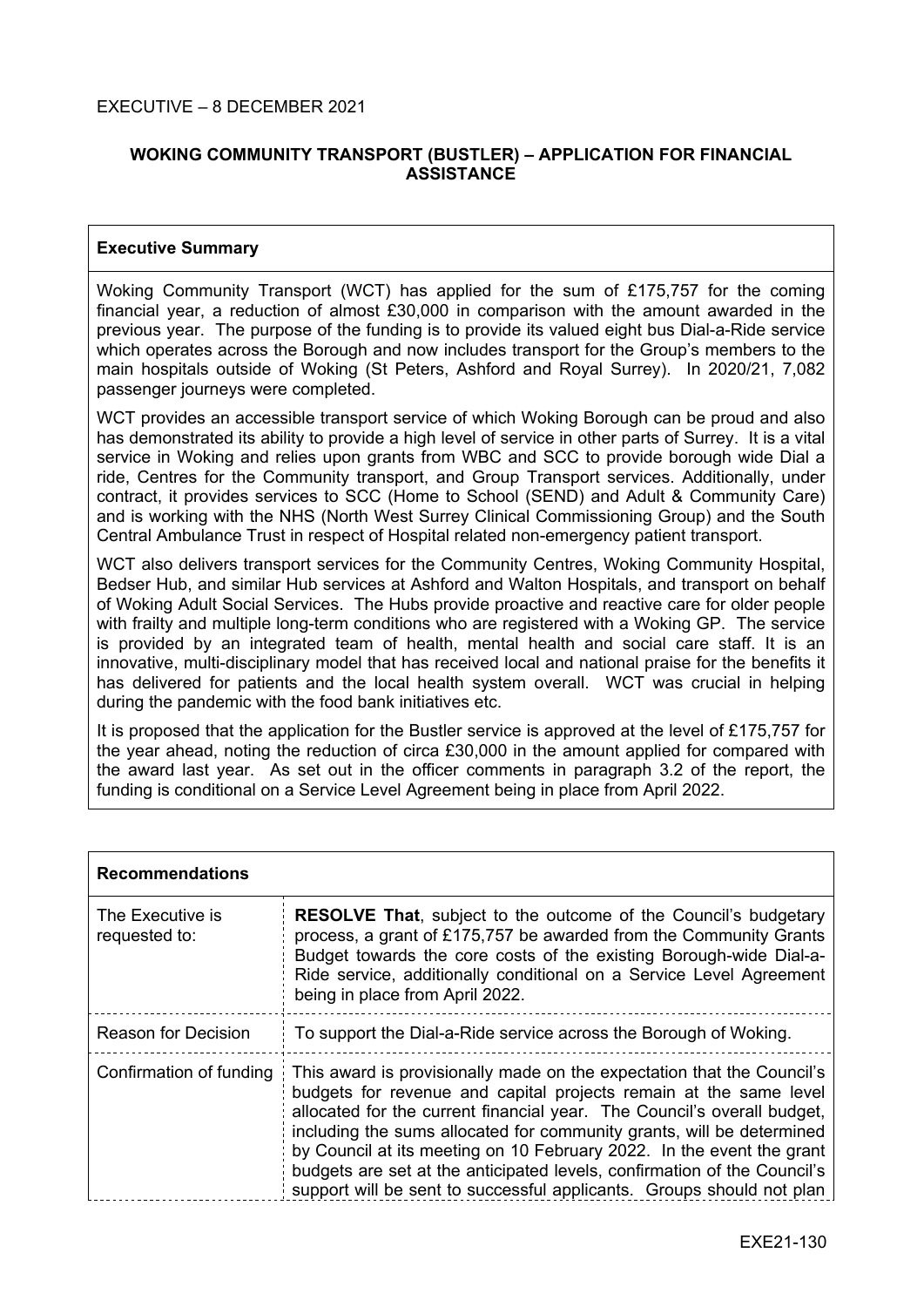|                        | for the 2022/23 funding until this confirmation has been received.                                                                                                                                                                                                                                                                                                                                                                                                                                                                                                                                                                                           |
|------------------------|--------------------------------------------------------------------------------------------------------------------------------------------------------------------------------------------------------------------------------------------------------------------------------------------------------------------------------------------------------------------------------------------------------------------------------------------------------------------------------------------------------------------------------------------------------------------------------------------------------------------------------------------------------------|
| Conditions             | <b>Accounts.</b> The Organisation must submit audited accounts for the<br>year in which the grant is awarded, including an income and<br>expenditure account and balance sheet. Please note that accounts<br>for other years may also be required.                                                                                                                                                                                                                                                                                                                                                                                                           |
|                        | <b>Monitoring Information.</b> The Organisation must submit quarterly<br>monitoring information as a measure of its achievements. Failure to<br>provide details will jeopardise the award. E-mail requests will be sent<br>to the applicant on a quarterly basis.                                                                                                                                                                                                                                                                                                                                                                                            |
|                        | <b>Publicity.</b> Where possible, the Organisation is required to publicise<br>the support received from Woking Borough Council, including on all<br>literature and leaflets produced.                                                                                                                                                                                                                                                                                                                                                                                                                                                                       |
|                        | <b>Payments.</b> Unless exceptional circumstances exist all invoices must<br>be received quarterly with details of the costs incurred and monitoring<br>information for the previous quarter.                                                                                                                                                                                                                                                                                                                                                                                                                                                                |
|                        | <b>Payment Period.</b> Final quarter claims must be made by the second<br>week in March. Unclaimed awards will not be available at a later date<br>unless exceptional circumstances can be demonstrated to the Council<br>before the end of the award year.                                                                                                                                                                                                                                                                                                                                                                                                  |
|                        | <b>Joint Working.</b> WBC expects the Organisation to engage positively<br>on health and wellbeing multi-agency joint work affecting Woking.<br>Groups which refuse may place their Council support at risk, e.g.<br>grant, concessionary rent and other assistance.<br>For services<br>provided through the Council's grant, the Group will be accountable to<br>the Council's Home Independence Manager.                                                                                                                                                                                                                                                   |
|                        | Homelessness Reduction Act 2017. With the introduction of new<br>legislation from April 2018, the Council will expect the support of<br>partner agencies in identifying people at risk of homelessness as early<br>as possible to maximise the opportunities to prevent such. Partner<br>agencies / organisations will be expected to be engaged in joint<br>working arrangements to assist in finding suitable housing and<br>support solutions, and where appropriate to undertake and respond to<br>the new 'duty to refer'. Groups which do not support this new<br>legislation and way of working positively, may put their Council<br>support at risk. |
| Performance Indicators | <b>Users.</b> The Organisation to provide a breakdown of the users in the<br>past quarter.<br><b>Publicity.</b> The Organisation to advise how the Council's support has                                                                                                                                                                                                                                                                                                                                                                                                                                                                                     |
|                        | been publicised over the last quarter.<br><b>Statement of Use.</b> The Organisation to provide a statement stating<br>the use to which the grant money has been put.                                                                                                                                                                                                                                                                                                                                                                                                                                                                                         |
| <b>Future Support</b>  | The financial pressure on the Council's budgets is expected to<br>continue in the coming years and accordingly the overall level of<br>support available in future years may be reduced. The applicant is<br>therefore to be advised that the award of funding for 2022/23 does not<br>imply that a similar application in 2023/24 would be supported. In<br>particular, it is emphasised that the Council is unlikely to be in a<br>position to award any sums above the 2022/23 levels.                                                                                                                                                                    |
|                        | In view of this, the applicant is to be advised to ensure that                                                                                                                                                                                                                                                                                                                                                                                                                                                                                                                                                                                               |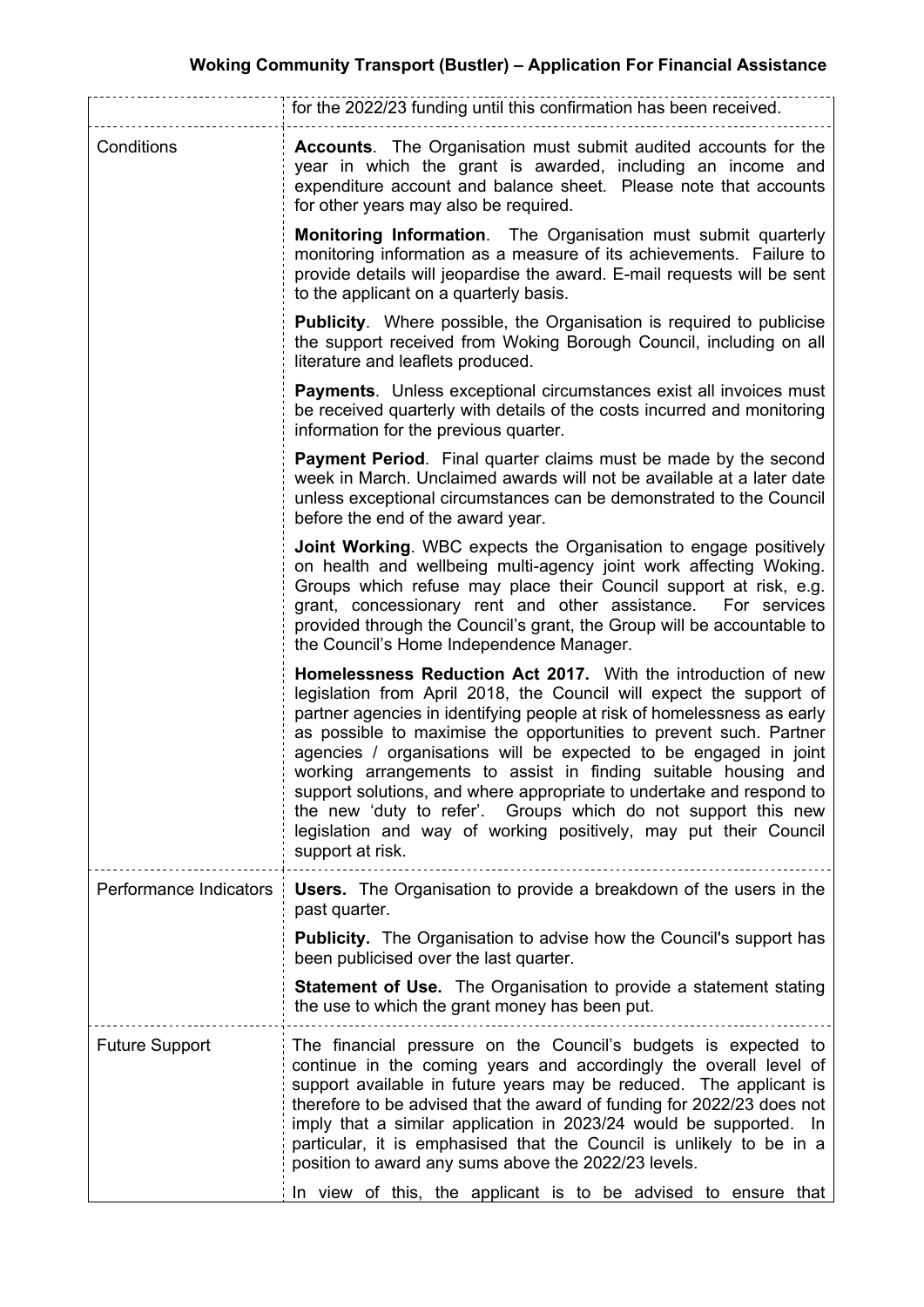contingency plans for the Group's operations for 2023/24 have been drawn up in the event that the Council is unable to continue its support beyond April 2023. All applicants are strongly recommended to pursue alternative sources of funding and are encouraged to approach Woking Borough Council's Community Support Team for advice and support.

# **The Executive has authority to determine the above recommendations.**

# **Background Papers:**

2022/23 Application Form.

# **Reporting Person:**

Julie Fisher, Chief Executive Extn: 3301, Email: julie.fisher@woking.gov.uk

## **Contact Person:**

Frank Jeffrey, Head of Democratic Services Extn: 3012, Email: frank.jeffrey@woking.gov.uk

Doug Davern, Democratic Services Officer Extn: 3018, Email: doug.davern@woking.gov.uk

## **Portfolio Holder:**

Cllr Simon Ashall Email: cllrsimon.ashall@woking.gov.uk

## **Shadow Portfolio Holder:**

Cllr Will Forster Email: cllrwill.forster@woking.gov.uk

## **Date Published:**

30 November 2021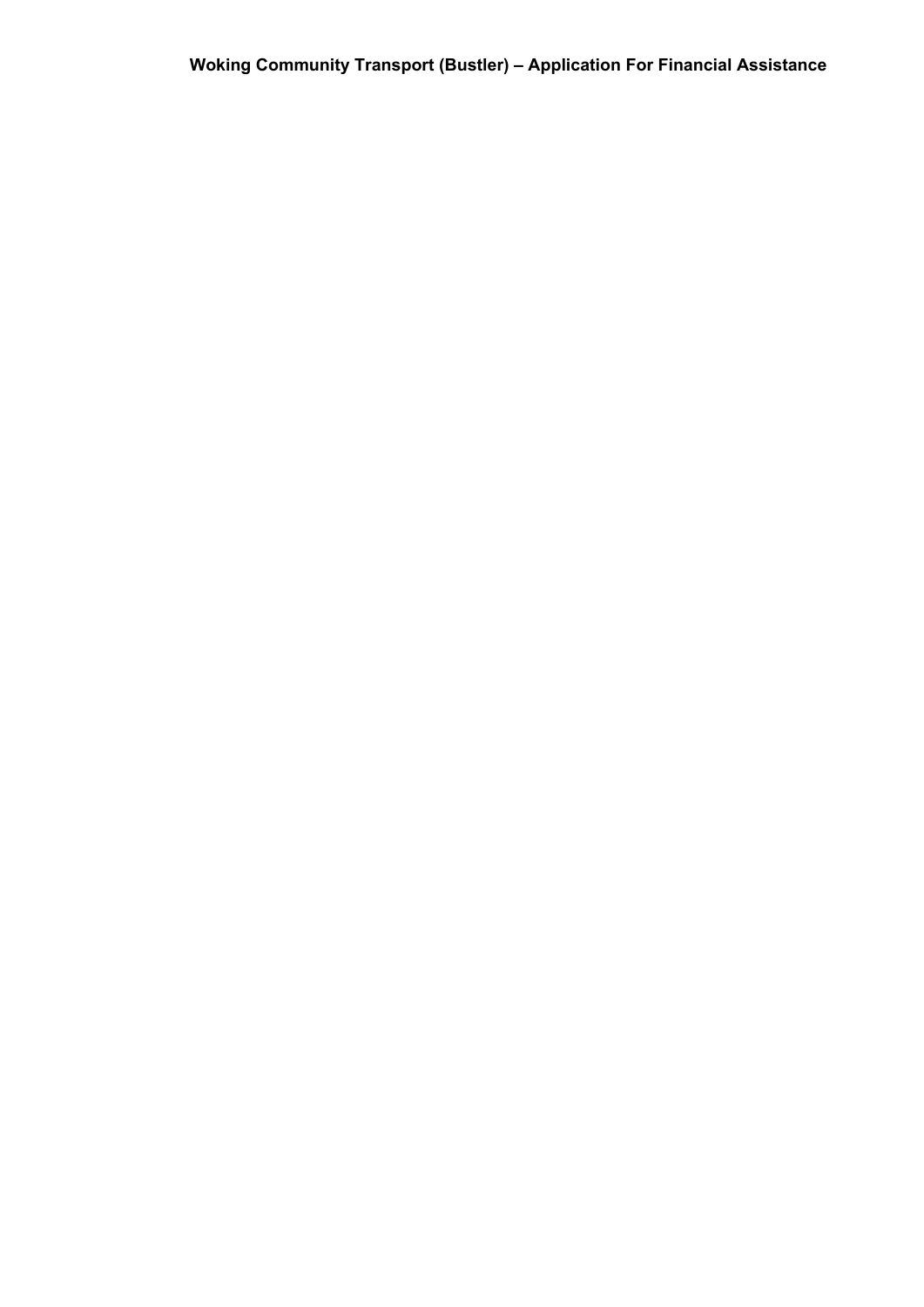| 1.0 Summary of Application |                                                                                                                                                                                                                                                                                                                                                                                                                                                                                                                                                                                                                                                                                                                    |
|----------------------------|--------------------------------------------------------------------------------------------------------------------------------------------------------------------------------------------------------------------------------------------------------------------------------------------------------------------------------------------------------------------------------------------------------------------------------------------------------------------------------------------------------------------------------------------------------------------------------------------------------------------------------------------------------------------------------------------------------------------|
| 1.1 Status and Aims        | Woking Community Transport (WCT) was founded in 1991 and is a<br>registered society under the Cooperative and Community Benefit<br>Societies Act 2014 regulated by the FCA. It is accepted by HMRC as<br>having exempt charitable status. The Group provides accessible door<br>to door transport to those who would otherwise be socially excluded<br>because of poverty, disability or age.                                                                                                                                                                                                                                                                                                                      |
|                            | It is based in Woking and relies upon grants from Woking Borough<br>Council and Surrey County Council to provide Dial-a-Ride, Centre and<br>Group transport services. Additionally, under contract, the Group<br>provides services to SCC (Home to School (Send) and Adult &<br>Community Care) and is working with the North West Surrey Clinical<br>Commissioning Group and the South Central Ambulance Trust in<br>respect of Hospital related non-emergency patient transport.                                                                                                                                                                                                                                 |
|                            | WCT also delivers transport services for Woking Community Hospital,<br>the Bedser Hub and similar Hub services at Ashford and Walton<br>Hospitals, and transport on behalf of Woking Adult Social Services.<br>The Hubs provide proactive and reactive care for older people with<br>frailty and multiple long-term conditions who are registered with a<br>Woking GP. The service is provided by an integrated team of health,<br>mental health and social care staff. It is an innovative, multi-<br>disciplinary model that has received local and national praise for the<br>benefits it has delivered for patients and the local health system<br>overall.<br>The Charity also manages the Town Centre Buggy. |
|                            |                                                                                                                                                                                                                                                                                                                                                                                                                                                                                                                                                                                                                                                                                                                    |
| 1.2 Employees              | 84. 45 of the staff are employed as drivers, with 19 as Passenger<br>Assistants, 15 as Office Staff and 5 as Garage Staff. 16 members of<br>staff are full-time (over 35 hours), 50 are part-time (10-35 hours) and<br>18 are on casual contracts.                                                                                                                                                                                                                                                                                                                                                                                                                                                                 |
| 1.3 Volunteers             | 4. There are two types of volunteer at the Charity:                                                                                                                                                                                                                                                                                                                                                                                                                                                                                                                                                                                                                                                                |
|                            | Directors take an active role within the organisation, travelling on<br>vehicles to monitor the service, producing policies, accounts and<br>general governance of the society.                                                                                                                                                                                                                                                                                                                                                                                                                                                                                                                                    |
|                            | Drivers work on group transport to provide reduced cost services to<br>local groups including schools, sports teams, assisted living home<br>groups, local Charities, Centres for the Community (day trips for the<br>elderly or to the Centres for activities) and occasional ad hoc requests<br>from the Borough Council.                                                                                                                                                                                                                                                                                                                                                                                        |
| 1.4 Clients/Users          | 3,298, comprising:                                                                                                                                                                                                                                                                                                                                                                                                                                                                                                                                                                                                                                                                                                 |
|                            | 1,029 male                                                                                                                                                                                                                                                                                                                                                                                                                                                                                                                                                                                                                                                                                                         |
|                            | 2,269 female                                                                                                                                                                                                                                                                                                                                                                                                                                                                                                                                                                                                                                                                                                       |
|                            | 2,318 disabled                                                                                                                                                                                                                                                                                                                                                                                                                                                                                                                                                                                                                                                                                                     |
|                            | 3,298 resident in Woking                                                                                                                                                                                                                                                                                                                                                                                                                                                                                                                                                                                                                                                                                           |
|                            | 7 aged 11-18                                                                                                                                                                                                                                                                                                                                                                                                                                                                                                                                                                                                                                                                                                       |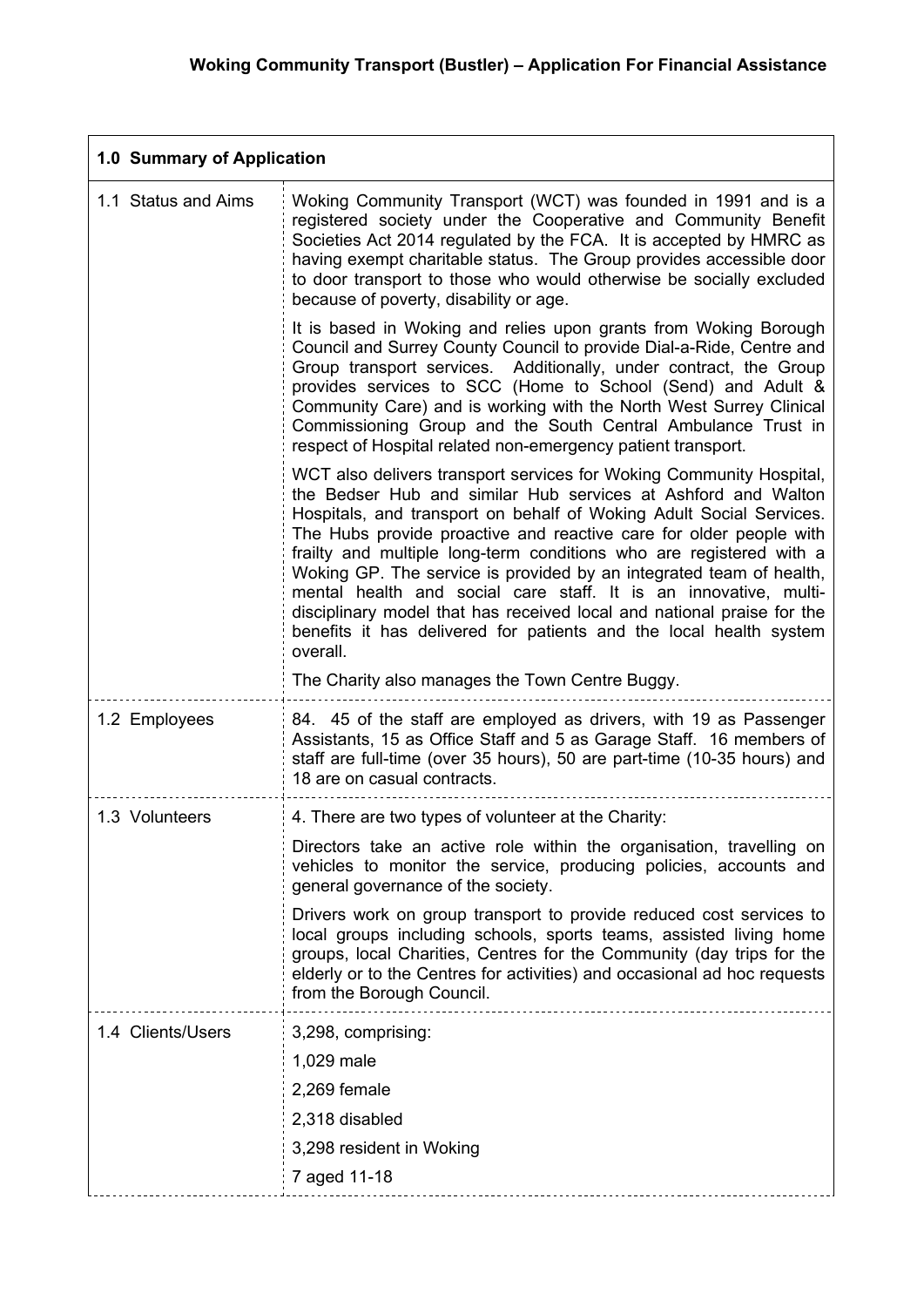|                     | 331 aged 19-65                                                                                                                                                                                                                                                                                                                                                                                                                                                                                                                                                                                                                                 |
|---------------------|------------------------------------------------------------------------------------------------------------------------------------------------------------------------------------------------------------------------------------------------------------------------------------------------------------------------------------------------------------------------------------------------------------------------------------------------------------------------------------------------------------------------------------------------------------------------------------------------------------------------------------------------|
|                     | 2,957 aged 65+                                                                                                                                                                                                                                                                                                                                                                                                                                                                                                                                                                                                                                 |
|                     | Dial-a-Ride fares range from £3.50 to £3.90 per single journey<br>dependent upon the distance travelled.                                                                                                                                                                                                                                                                                                                                                                                                                                                                                                                                       |
|                     | Hospital trips (Royal Surrey, Ashford, St. Peters) range from £8 to £12<br>per single journey.                                                                                                                                                                                                                                                                                                                                                                                                                                                                                                                                                 |
|                     | WBC Centres are charged at £5.20 return.                                                                                                                                                                                                                                                                                                                                                                                                                                                                                                                                                                                                       |
|                     | The Town Centre Buggy is provided to users free of charge.                                                                                                                                                                                                                                                                                                                                                                                                                                                                                                                                                                                     |
|                     | In 2020/21, 7,082 passenger journeys were completed, taking<br>members to hospital appointments, WBC Centres for the Community,<br>and other dial a ride locations.                                                                                                                                                                                                                                                                                                                                                                                                                                                                            |
| 1.5 Members         | The users of the service are also stated to be Members.                                                                                                                                                                                                                                                                                                                                                                                                                                                                                                                                                                                        |
| 1.6 Sum Requested   | £175,757 (Revenue)                                                                                                                                                                                                                                                                                                                                                                                                                                                                                                                                                                                                                             |
| 1.7 Project         | WCT will continue to provide its valued Dial-a-Ride service which<br>operates across the Borough, including transport for members to the<br>main hospitals outside of Woking (St Peters, Ashford and Royal<br>Surrey). In addition it will continue to provide transport for residents to<br>the Woking Borough Centres for the Community, and its vehicles will<br>also be available for use by community groups either with a supplied<br>driver or on a self-drive basis (subject to MiDAS training).                                                                                                                                       |
|                     | The Group continues to invest in environmentally friendly vehicles,<br>including fully electric. Two electric vehicles are currently operated on<br>the dial-a-ride service, with another electric vehicle on order. It plans<br>to develop a mobile app for customer use, to be used in conjunction<br>with its vehicle tracking system. Over the past financial year it has<br>successfully tested a customer app on some services, wih more<br>development requried for Dial-a-Ride use. It is formally trialling the<br>next-generation tracking system, incorporating live CCTV, enhanced<br>vehicle telematics, and vehicle diagnostics. |
|                     | To ensure customer safety, CCTV has been introduced onto many of<br>the vehicles, which records the road ahead and an image of the inside<br>of the vehicle.                                                                                                                                                                                                                                                                                                                                                                                                                                                                                   |
| 1.8 Cost breakdown: | The budget for the Dial-a-Ride service is set out at section 2.1. The<br>estimated cost of operating the eight bus service in 2022/23 is<br>£389,559 and the estimated income from fares and charges is<br>£164,708, leaving a shortfall of £224,851. This is around £20,000<br>higher than the previous year due to increased costs and lower<br>income arising from the pandemic.                                                                                                                                                                                                                                                            |
|                     | Woking Community Transport is however applying for a lesser grant of<br>£175,757 and states that it aims to cover the remaining shortfall by<br>increased contract work throughout the year (via SCC, NHS and other<br>partners), a delay in the recruitment of office staff, cost savings where<br>possible, and a planned increase of dial-a-ride fares by 20p per<br>journey.                                                                                                                                                                                                                                                               |
|                     | The amount requested is a decrease from the amount of $£205,000$<br>app; ied for and awarded towards the Dial-a-ride service in 2021/22.                                                                                                                                                                                                                                                                                                                                                                                                                                                                                                       |
|                     | Funding has been applied for from Surrey County Council to purchase                                                                                                                                                                                                                                                                                                                                                                                                                                                                                                                                                                            |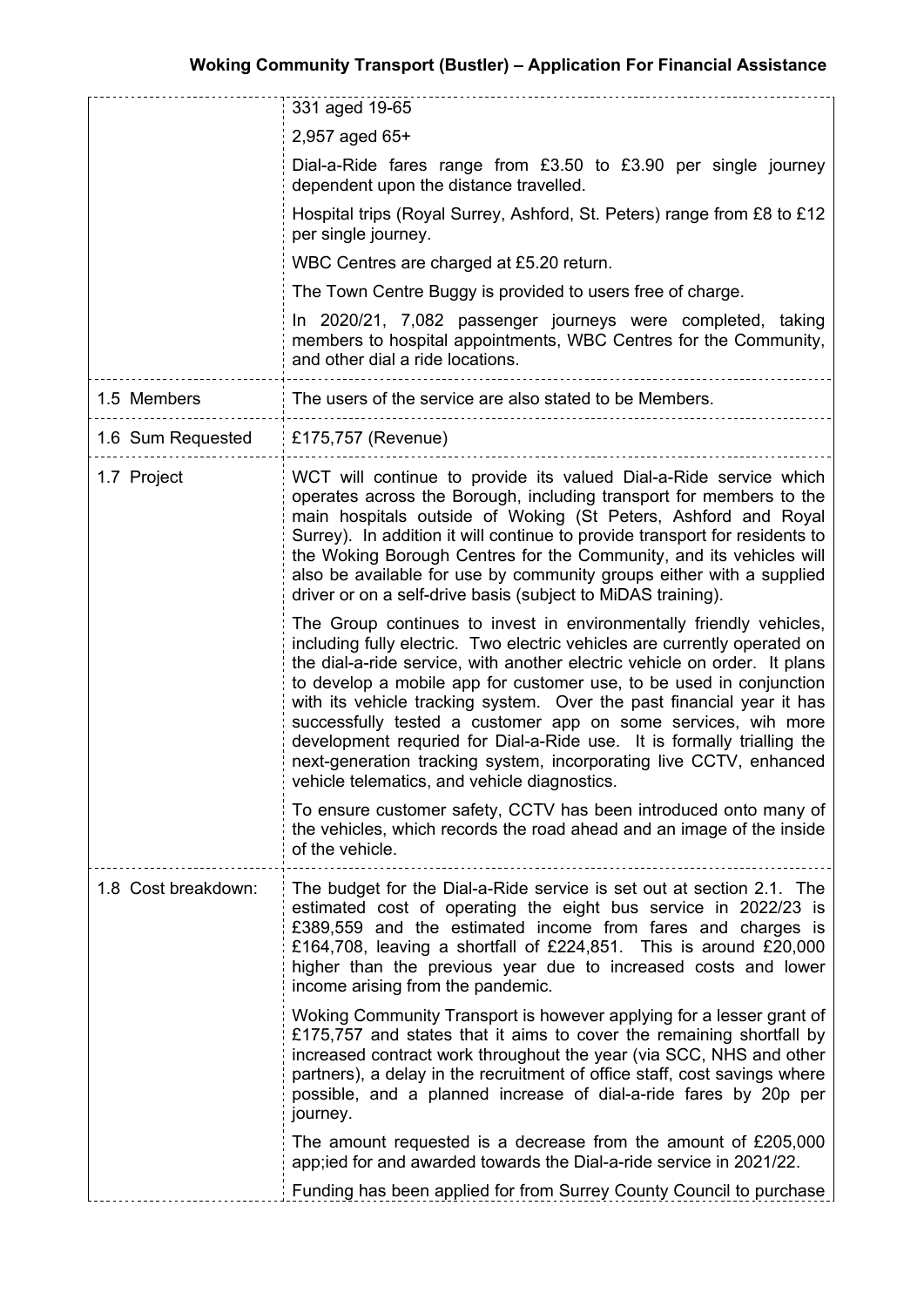|                       | new electric vehicles, some of which would be used on services<br>provided for Woking Borough. If successful, the grant from the County<br>Council for Woking Dial-a-Ride (circa £42,000) would be withdrawn,<br>although it is anticipated that there would be compensating savings<br>arising from operating the new electric vehicles. The Group estimates<br>that the purchase of additional electric vehicles will reduce its carbon<br>footprint by over 140 tonnes per annum.<br>The costings for 2022/23 have been prepared on the basis that a                                                                                                                                                                     |
|-----------------------|-----------------------------------------------------------------------------------------------------------------------------------------------------------------------------------------------------------------------------------------------------------------------------------------------------------------------------------------------------------------------------------------------------------------------------------------------------------------------------------------------------------------------------------------------------------------------------------------------------------------------------------------------------------------------------------------------------------------------------|
|                       | sufficient recovery from Covid-19 has taken place.                                                                                                                                                                                                                                                                                                                                                                                                                                                                                                                                                                                                                                                                          |
| 1.9 Community Benefit | WCT provides an essential service for those of any age with reduced<br>mobility who are unable to use ordinary public transport. Dial-a-Ride<br>services enable people to travel at affordable fares from their home to<br>any other place in the Borough and also to St Peters, Ashford and<br>Royal Surrey hospitals. Carers and assistance dogs travel free.                                                                                                                                                                                                                                                                                                                                                             |
|                       | The Centre service enables users of the Community Centres to travel<br>at fares determined by the Council. Its services are designed to<br>promote health and wellbeing, independence and social inclusion.                                                                                                                                                                                                                                                                                                                                                                                                                                                                                                                 |
|                       | In 2020/21 the Group undertook 7,082 passenger journeys including<br>hospital appointments. Under the vehicle replacement programme its<br>fleet is regularly refreshed with vehicles conforming to current<br>standards, ensuring the safest and most environmentally friendly<br>journey as possible.                                                                                                                                                                                                                                                                                                                                                                                                                     |
|                       | Under its vehicle replacement programme, the fleet is regularly<br>refreshed with vehicles conforming to the latest Euro standards,<br>ensuring the safest and most environmental friendly journey as<br>possible. More electric vehicles are on order, and in addition, it hopes<br>to secure multiple electric vehicles via a grant from the County<br>Council.                                                                                                                                                                                                                                                                                                                                                           |
|                       | Additionally, it continues to improve its vehicle technologies providing<br>schedule<br>vehicle<br>automated<br>communication<br>and<br>detailed<br>management information, including tracking, through the introduction<br>of its Quartix system. The system maximises fleet efficiencies through<br>the monitoring of driver styles and speeds, resulting in reduced fuel<br>bills and minimisation of its carbon footprint.                                                                                                                                                                                                                                                                                              |
|                       | As a result, Woking users are able to enjoy vehicles which are up to<br>date, quiet and fuel efficient. It also offers a non-subsidised enhanced<br>Dial-a-Ride (taking Members to locations outside of the Borough),<br>Group Transport, advice and support on transport related matters and<br>Minibus Driver Awareness Scheme (MiDAS) training for drivers to<br>other voluntary groups in the Borough, charities, schools and other<br>educational establishments.                                                                                                                                                                                                                                                      |
| 1.10 Covid-19 Impact  | Throughout the pandemic, WCT has continued to provide a Dial-a-<br>Ride and Community Centre service at a reduced level due to an<br>initial reduction in demand resulting from the national lockdown, which<br>led to a lower than normal operating cost. However, during the crisis<br>many of the most vulnerable members of the community have found it<br>extremely difficult to get out. This may have been due to shielding,<br>reduced mobility, or not having the means to travel.<br>The Group<br>recognised the difficulty many of its Dial-a-Ride members would have<br>getting to hospital appointments and shops etc, and introduced a free<br>Dial-a-Ride service to members throughout August and September |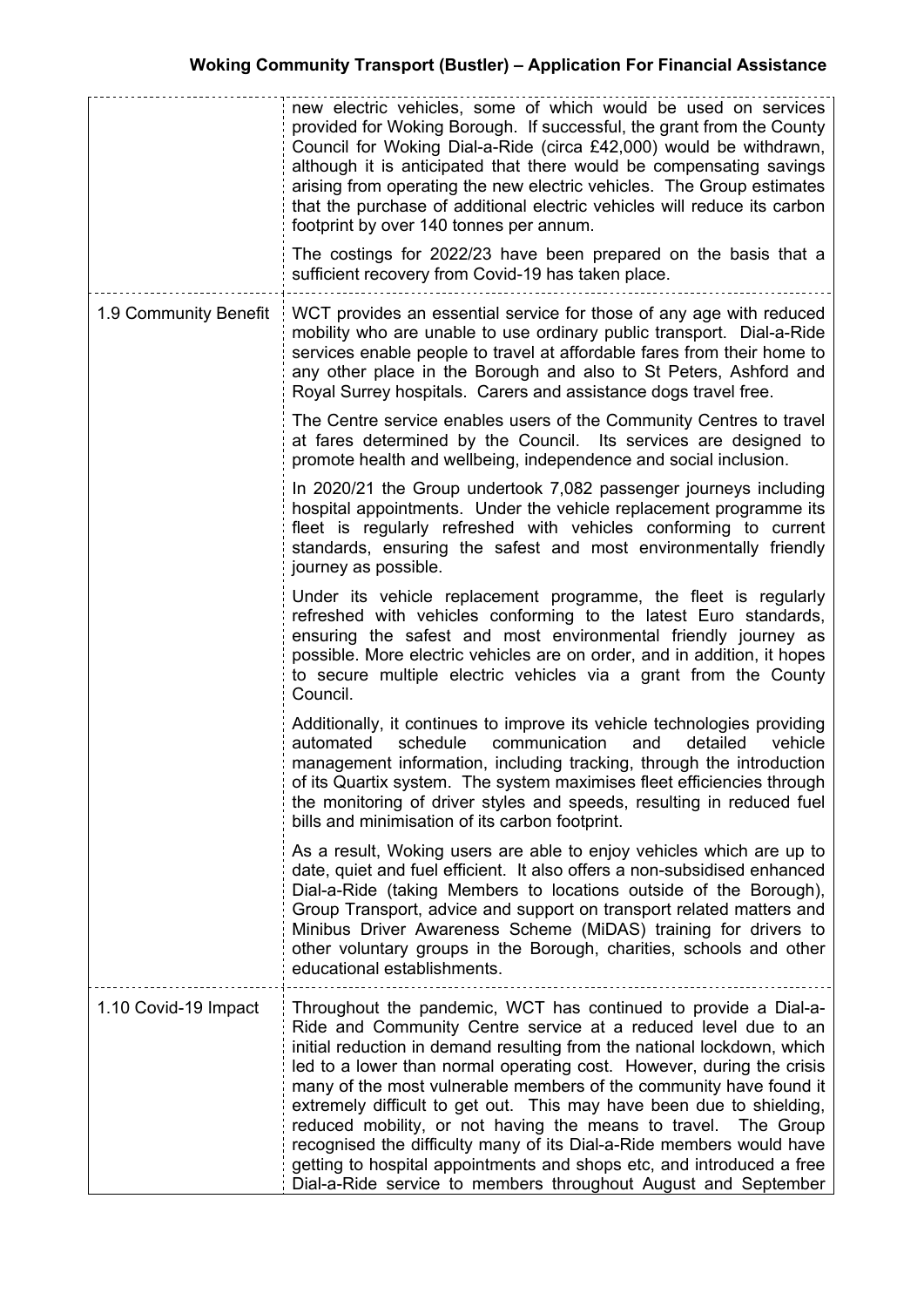| 2020.                                                                                                                                                                                                                                                                                                                                                                                                                                                                                                                                                               |
|---------------------------------------------------------------------------------------------------------------------------------------------------------------------------------------------------------------------------------------------------------------------------------------------------------------------------------------------------------------------------------------------------------------------------------------------------------------------------------------------------------------------------------------------------------------------|
| There have also been increased costs for PPE and the purchase of<br>monitoring devices to check staff and customers' temperatures. It has<br>also invested in a machine to deep clean vehicles, with extra costs<br>from the costs of the chemicals used within the machine.                                                                                                                                                                                                                                                                                        |
| In addition to the above, WCT was called upon under the emergency<br>callout provision, and has provided several vehicles to SCC for use on<br>the (7 days a week) emergency food delivery service, which included<br>delivering food boxes to Woking residents. It has provided PPE<br>delivery across Surrey, along with home to school transport for key<br>worker children. Its vehicles were also used on NHS staff transport,<br>clinic transport, transporting people for Covid-19 testing, and for the<br>delivery of NHS electronic devices to care homes. |
| The Group has provided drivers for the Woking Meals on Wheels<br>service, and transported homeless people from the York Road Project<br>to the St Mary's Centre for the Community to undertake project work<br>there. It has supported the Woking Foodbank by collecting supplies<br>from supermarkets, and completed numerous ad hoc requests from<br>WBC, SCC, and the NHS.                                                                                                                                                                                       |
| Woking Community Transport has also provided free shuttle transport<br>in Woking Town Centre from the car park to the vaccination centre<br>and back; assisted the County Council in the delivery of almost 8,000<br>activity bags to 214 primary schools across the county; and supplied<br>vehicles in liaison with NHS vaccination staff to provide mobile<br>vaccination centres for the travellers' community.                                                                                                                                                 |

| 2.0 Financial Background                |                                                                                                                                                                                                                                                                    |
|-----------------------------------------|--------------------------------------------------------------------------------------------------------------------------------------------------------------------------------------------------------------------------------------------------------------------|
| 2.1 Budget                              | At the time of the application, the Group held £277,578 in the bank.                                                                                                                                                                                               |
|                                         | Three new electric vehicles not purchased during the pandemic are<br>awaiting delivery at a cost of £82,611 to £98,556 each.                                                                                                                                       |
|                                         | The Group has submitted a budget for 2022/23 which shows an<br>anticipated income of £164,708 against an anticipated expenditure of<br>£389,559, resulting in an anticipated deficit of £224,851. The budget<br>does not include any grant award from the Council. |
| 2.2 Accounts                            | The Group has submitted accounts for 2020/21. The Income and<br>Expenditure account shows a surplus for the financial year of<br>£463,478 (£71,287 in 2019/20). The sum of £1,160,478 was carried<br>forward at the end of the 2020/21 year.                       |
| 2.3 Support over the<br>past five years | $2021/22 - £205,000$<br>$2020/21 - \pounds227,670$<br>$2019/20 - \pounds236,480$<br>2018/19 - £236,480<br>$2017/18 - £253,400$                                                                                                                                     |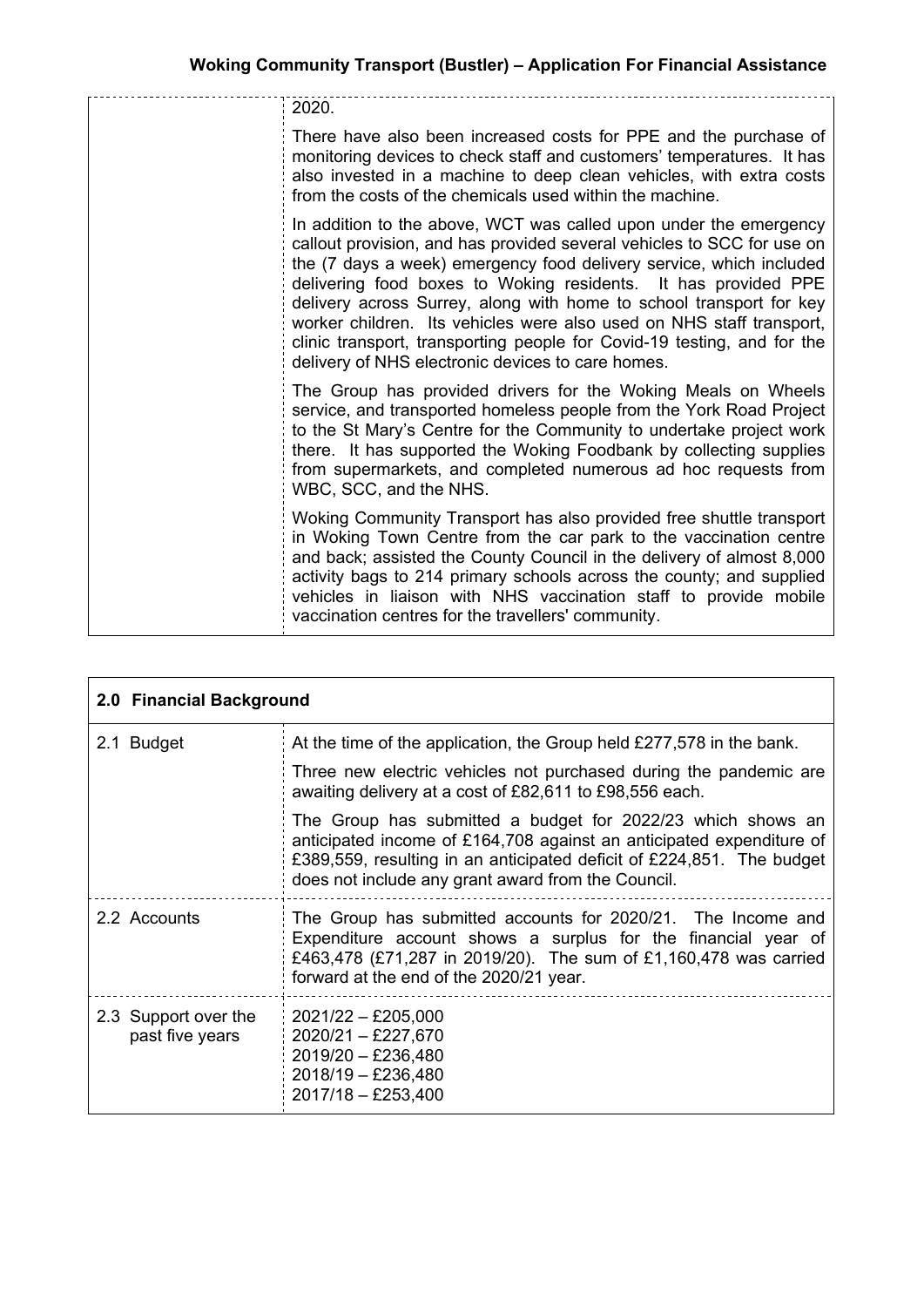| 3.0 Assessment of Application |                                                                                                                                                                                                                                                                                                                                                                                                                                                                                                                                                                                                                                                                                                                                                                          |       |
|-------------------------------|--------------------------------------------------------------------------------------------------------------------------------------------------------------------------------------------------------------------------------------------------------------------------------------------------------------------------------------------------------------------------------------------------------------------------------------------------------------------------------------------------------------------------------------------------------------------------------------------------------------------------------------------------------------------------------------------------------------------------------------------------------------------------|-------|
| 3.1 Key Information           | Constitution<br>$\circ$                                                                                                                                                                                                                                                                                                                                                                                                                                                                                                                                                                                                                                                                                                                                                  | Yes   |
|                               | <b>Registered Charity</b><br>O                                                                                                                                                                                                                                                                                                                                                                                                                                                                                                                                                                                                                                                                                                                                           | Yes   |
|                               | <b>VAT Registered</b><br>O                                                                                                                                                                                                                                                                                                                                                                                                                                                                                                                                                                                                                                                                                                                                               | Yes   |
|                               | <b>Equal Opportunities Policy</b><br>O                                                                                                                                                                                                                                                                                                                                                                                                                                                                                                                                                                                                                                                                                                                                   | Yes   |
|                               | <b>Safeguarding Policy</b><br>O                                                                                                                                                                                                                                                                                                                                                                                                                                                                                                                                                                                                                                                                                                                                          | Yes   |
|                               | <b>Reserves Policy</b><br>O                                                                                                                                                                                                                                                                                                                                                                                                                                                                                                                                                                                                                                                                                                                                              | Yes   |
|                               | <b>Quality Mark</b><br>O                                                                                                                                                                                                                                                                                                                                                                                                                                                                                                                                                                                                                                                                                                                                                 | Yes   |
|                               | Other funding sources pursued<br>O                                                                                                                                                                                                                                                                                                                                                                                                                                                                                                                                                                                                                                                                                                                                       | Yes   |
|                               | Other support by the Council<br>$\circ$                                                                                                                                                                                                                                                                                                                                                                                                                                                                                                                                                                                                                                                                                                                                  | Yes * |
|                               | Fundraising<br>O                                                                                                                                                                                                                                                                                                                                                                                                                                                                                                                                                                                                                                                                                                                                                         | Yes   |
|                               | Two quotes<br>O                                                                                                                                                                                                                                                                                                                                                                                                                                                                                                                                                                                                                                                                                                                                                          | N/A   |
|                               | Regular monitoring provided previously<br>O                                                                                                                                                                                                                                                                                                                                                                                                                                                                                                                                                                                                                                                                                                                              | Yes   |
|                               | * In the past WBC has purchased one vehicle<br>each year to support the services, however due<br>to the expected electric vehicles from SCC, this<br>will not be requested this year.                                                                                                                                                                                                                                                                                                                                                                                                                                                                                                                                                                                    |       |
| 3.2 Assessment                | <b>Officer Comments</b>                                                                                                                                                                                                                                                                                                                                                                                                                                                                                                                                                                                                                                                                                                                                                  |       |
|                               | WCT is a vital service in Woking and relies upon grants from WBC<br>and SCC to provide borough wide Dial a ride, Centres for the<br>Community transport, and Group Transport services. Additionally,<br>under contract, WCT provides services to SCC (Home to School<br>(SEND) and Adult & Community Care) and is working with the NHS<br>(North West Surrey Clinical Commissioning Group) and the South<br>Central Ambulance Trust in respect of Hospital related<br>emergency patient transport.                                                                                                                                                                                                                                                                       | non-  |
|                               | WCT also delivers transport services for the Community Centres,<br>Woking Community Hospital, Bedser Hub, and similar Hub services at<br>Ashford and Walton Hospitals, and transport on behalf of Woking<br>Adult Social Services. The Hubs provide proactive and reactive care<br>for older people with frailty and multiple long-term conditions who are<br>registered with a Woking GP. The service is provided by an<br>integrated team of health, mental health and social care staff. It is an<br>innovative, multi-disciplinary model that has received local and<br>national praise for the benefits it has delivered for patients and the<br>local health system overall. WCT was crucial in helping during the<br>pandemic with the food bank initiatives etc. |       |
|                               | It is recommended that the full grant of £175,757 should be awarded<br>for 2022/23 on the condition the Service Level Agreement is in place<br>from April 2022.                                                                                                                                                                                                                                                                                                                                                                                                                                                                                                                                                                                                          |       |
|                               | Comments from Councillors Appointed to Group (Councillors Josh<br>Brown and Deborah Hughes)                                                                                                                                                                                                                                                                                                                                                                                                                                                                                                                                                                                                                                                                              |       |
|                               | Woking Community Transport services are designed to promote the<br>health and well-being, independence and social inclusion of our<br>residents.                                                                                                                                                                                                                                                                                                                                                                                                                                                                                                                                                                                                                         |       |